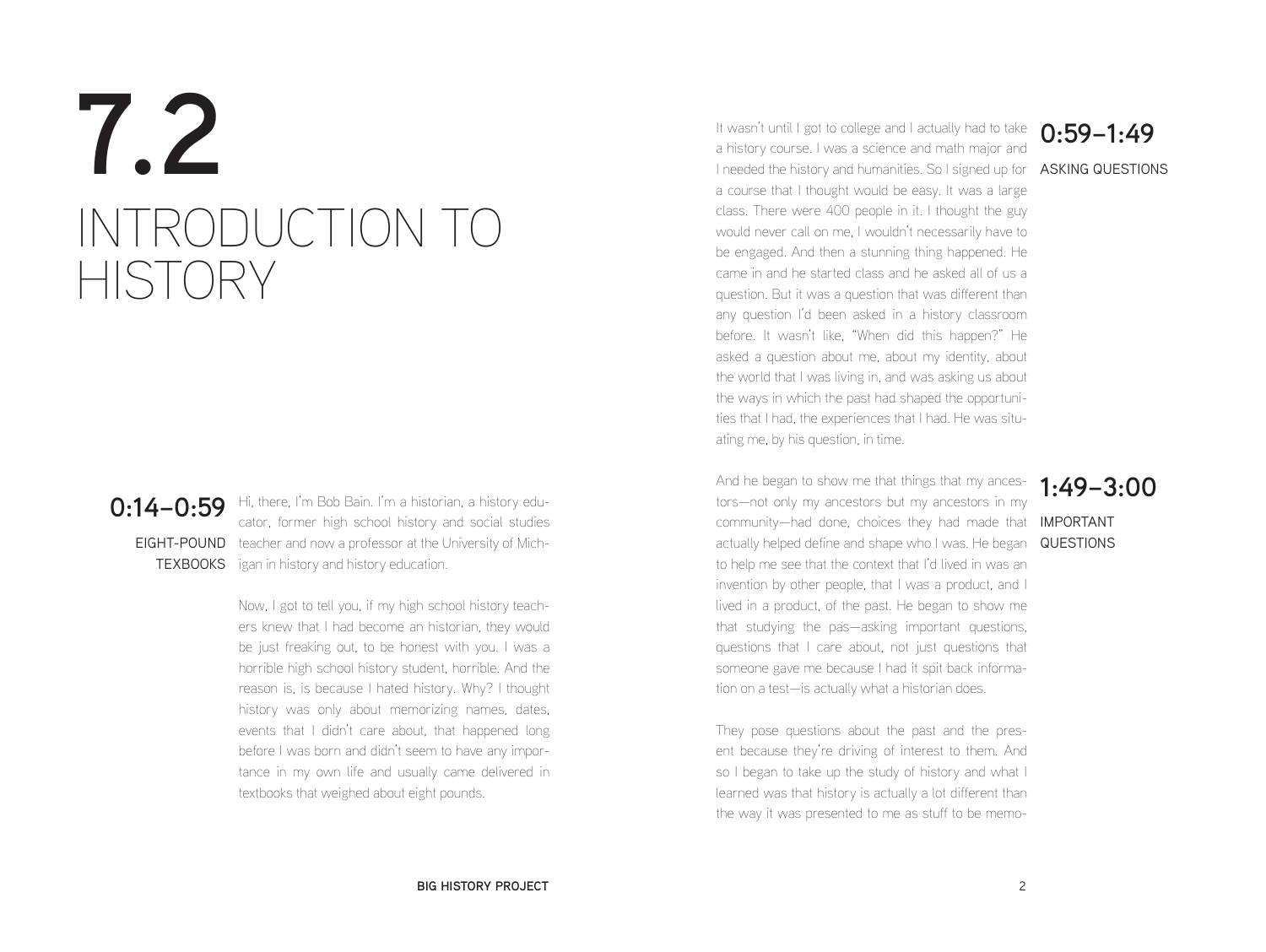rized. History is all about questions, all about answers and all about evidence. History is like being a detective and trying to understand the mystery that happened and trying to figure out how it happened, because like good mysteries, history is about events that happen in the present and then they disappear.

### **3:00–4:16**

**IMAGINATION** happened over and over and over again. In fact, they And that's a pretty stunning thing and it's much different than some sciences that can study events that can create an experiment to replicate, to repeat something that happened. Historians really can't do that. I mean, I can't repeat World War I and actually repeat it. In order for us to study an event, it has to leave some kind of residue in the present. It has to leave something behind. Now, what does it leave behind? You could say it almost leaves behind garbage or residue. It could leave behind an object, it could leave behind a document, it could leave behind some record of the past event.

> And it's those things that the historian studies. And they study it by asking a question of it, and by posing a question to it, it turns it from residue, garbage, junk into historical evidence or historical sources. And just like a detective, the detective has to pose questions to the source.

> Now, in some ways that's the best historian's tool. The best historical tool is the historian's imagination, the historian's questions. They're posing questions about the context. Now, posing questions to an object is what a historian does.

So for example, look around the classroom. Take an **4:16–5:01** object that you've probably not thought much about. Like let's take the clock that's up there on the wall.

AN EXAMPLE

Now, you've probably asked some question like, "What time is it?" Or if you were like me, "When does this class end?" But a historian might pose some other questions about that clock, like, "Who made it?" "Where was it made?" "How did it get to be here?" "What kind of transportation system created it?" "How many people were involved in the construction of that clock?" Or "Does it make a difference as to whether that clock's running on time?" "When did the invention of the time system that you and I use come?" And "How did that change our lives?" And "How much of our life is driven by a clock?" And "What happened before people had mechanical clocks?" "How were they judging time?" "How were they living?"

So historians study objects and events in the past **5:01–6:04** by studying the evidence that they leave behind. Of course, studying it is not just what historians do. They SEEING SOURCES analyze it, they compare it, they contrast it, they corroborate it.

In other words, they look for one source and look for other sources that either support this source, extend this source or actually challenge it. And that helps historians begin to understand what happened in the past. But then what they do is they produce some understanding. They write about it, they create a story about it.

Sometimes it's a picture, sometimes it's a movie,